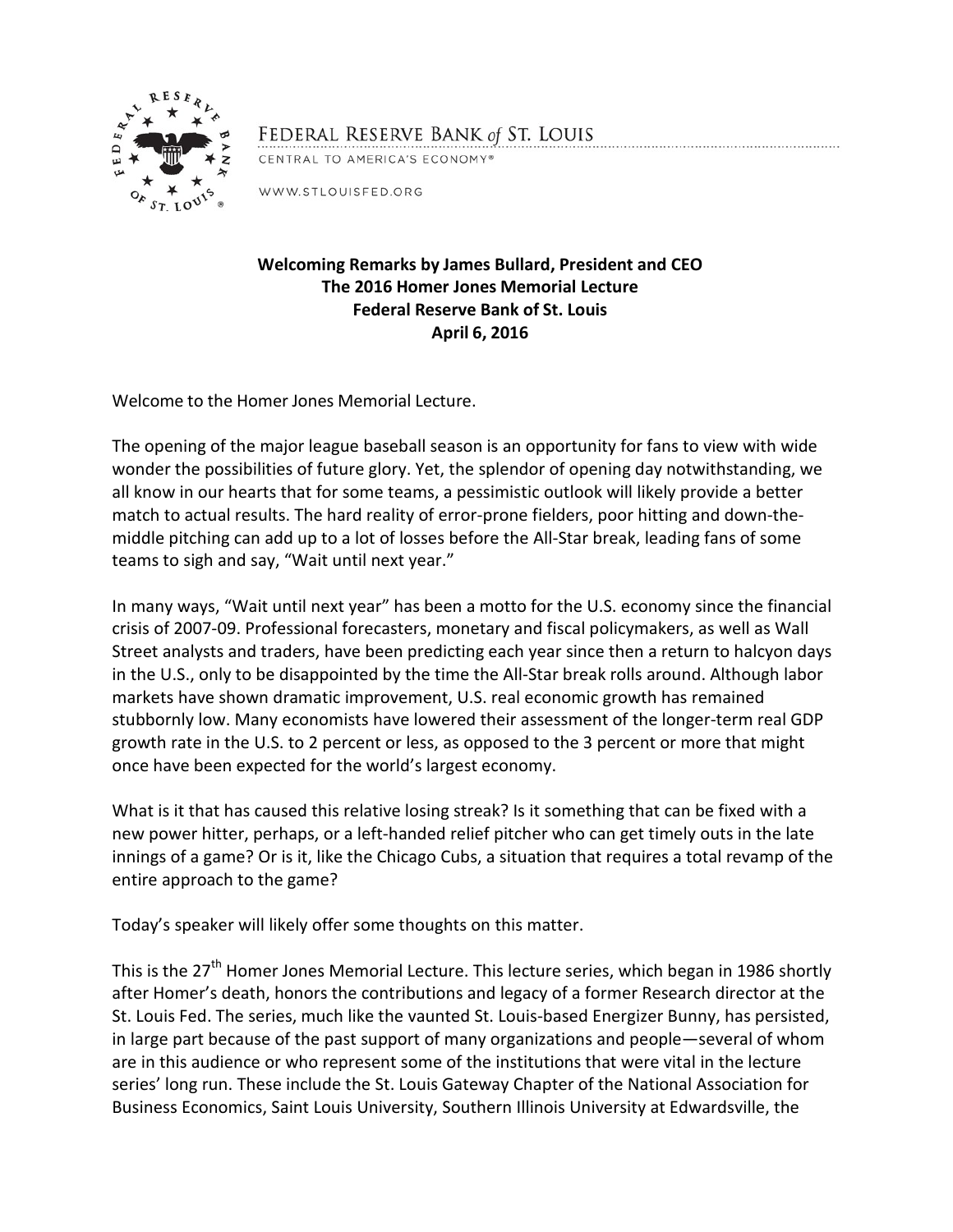University of Missouri at St. Louis and Washington University in St. Louis.

Homer Jones is often described as "Milton Friedman's teacher." Jones taught Friedman when Friedman was an undergraduate at Rutgers University in the early 1930s. Jones had gone to Rutgers after studying at the University of Chicago, where he was a student of legendary Chicago professor Frank Knight. Friedman wasn't the only person at Rutgers during Homer's time there to go on to become a well-known economist—the Rutgers economics faculty also included future Fed Chairman Arthur Burns.<sup>[1](#page-1-0)</sup>

According to Friedman, Jones was one of the primary influences in Friedman's choice to study economics, as opposed to mathematics or statistics. In Friedman's 1976 reminiscence, he says Jones opened his eyes "to the broader reaches of economics and to the beauties and intricacies of economic theory."<sup>[2](#page-1-1)</sup> They remained lifelong friends, eventually teaming up to oppose the high inflation monetary policy of the Burns era.

In 1958, Homer Jones joined the St. Louis Fed. He is remembered for many contributions to the Bank, but his role in the Bank's development as a leader in monetary research and statistics stands out. Jones was a pioneer, perhaps *the* pioneer, within the Fed in developing the concept of independent research departments at the Reserve banks. This development, which subsequently spread across the Federal Reserve System, has been invaluable to the Fed over the years. The Fed's ability to absorb and be open to multiple viewpoints helps prevent groupthink and leads to superior monetary policy and ultimately to better macroeconomic performance.

Today, the St. Louis Fed is a leader in the public dissemination of economic data. Many of my current and previous colleagues, building upon the legacy of Homer Jones, have designed and introduced Bank products like FRED, mobile FRED, ALFRED, GeoFRED, CASSIDI, FRASER and IDEAS. Underlying all of these products is the core belief that underpinned Homer's initial innovative efforts: to keep the public better informed about its central bank and the U.S. economy, and to provide accurate, timely data for economic researchers. Like Homer, we are always striving to innovate—so stay tuned for some future St. Louis Fed acronym!

This year's speaker is Lawrence H. Summers.

Some of you may have heard of him!

Dr. Summers is the Charles W. Eliot University Professor and President Emeritus at Harvard University. He served as the 71st Secretary of the United States Treasury for President Clinton and the Director of the National Economic Council for President Obama. Currently, Dr.

<span id="page-1-0"></span> <sup>1</sup> See Friedman, Milton. "Homer Jones: A Personal Reminiscence." *Journal of Monetary Economics*, November 1976, 2(4), pp. 433-6.<br><sup>2</sup> Friedman (1976).

<span id="page-1-1"></span>